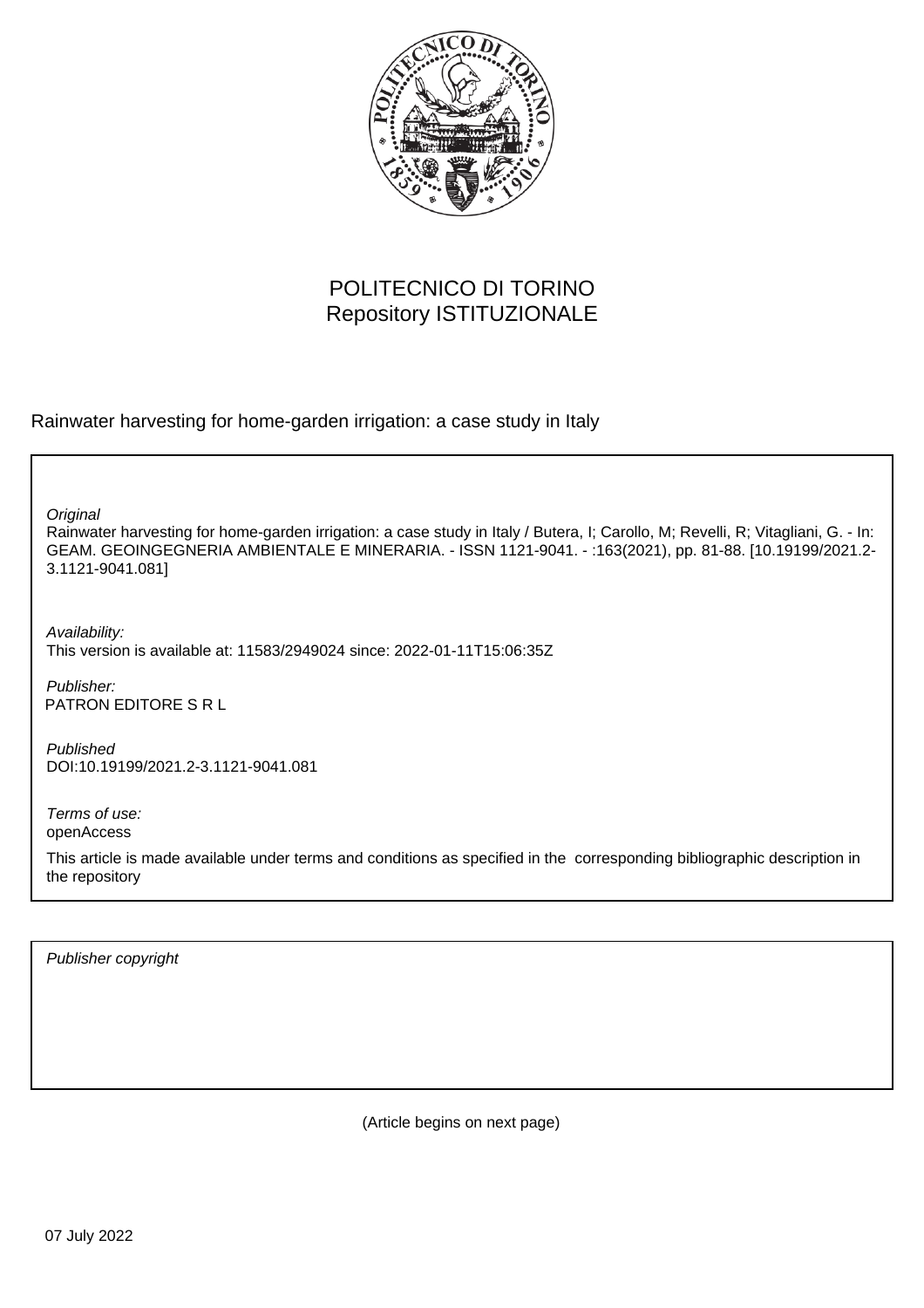

#### **DX.DOI.ORG/10.19199/2021.2-3.1121-9041.081**

# *Rainwater harvesting for home-garden irrigation: a case study in Italy*

*In residential buildings, drinking water is often used for tasks that do not necessarily require high quality water, such as home-garden irrigation. Our research focuses on the idea of harvesting rainwater to promote sustainable management of low-quality water resources on a building scale for irrigation purposes. The effectiveness of a collection system depends on the weather conditions, which determine also the water need of the plants, on the size of the cultivated area and on the collection surfaces. In this research, a rainwater harvesting system (RWH) for the irrigation of home-gardens in the city of Celano (L'Aquila – Italy) has been analysed. The obtained results show that to maximize water savings a great investment is necessary, i.e. not refundable in a reasonable period due to the low cost of drinking water. On the contrary, to maximize the economic return, it is required a smaller and cheaper tank, but the maximum water savings efficiency decrease to about 60%. In the latter case the RWH system can be cheaper than an irrigation plant supplied by the aqueduct. In the work graphs are provided for practical design use for realizing a RWH system in areas with meteorological conditions similar to those of the survey area, according both the highest water savings efficiency or the highest economic return.*

*Keywords*: *drinking water, home-garden, sustainable management, harvesting rainwater.*

*Recupero dell'acqua piovana e irrigazione dei giardini privati: un caso studio in Italia. Al giorno d'oggi negli edifici residenziali l'acqua potabile viene ancora impiegata per mansioni che non richiedono acqua di elevata qualità, come ad esempio l'irrigazione del giardino. Questo studio è basato sull'idea della raccolta d'acqua piovana con lo scopo di promuovere la gestione sostenibile di acqua di bassa qualità a scala di edificio ad esempio per l'irrigazione del verde privato. L'efficienza del sistema di raccolta dipende dalle condizioni meteorologiche, che influenzano anche il fabbisogno idrico delle piante, dalle dimensioni dell'area coltivata e dalla superficie di raccolta. In questo lavoro di ricerca sono stati analizzati sistemi di raccolta dell'acqua piovana per l'irrigazione di giardini nella città di Celano (L'Aquila – Italy) garantendo la continuità del verde urbano presente nella città. I risultati ottenuti mostrano, in termini economici, che per massimizzare il risparmio di acqua, anche con un'efficienza del 100%, è necessario sostenere alti costi che non possono essere ripagati in un ragionevole periodo di tempo a causa del basso costo dell'acqua potabile, mentre per massimizzare il ritorno sull'investimento si devono installare serbatoi più piccoli poiché più economici, ma il valore massimo di efficienza nel risparmio d'acqua diminuisce fino al 60%: in questo caso, per alcune combinazioni di area del tetto e del giardino, la scelta del sistema di raccolta dell'acqua piovana è più conveniente rispetto all'irrigazione basata sulla sola fornitura dell'acquedotto. Nel presente lavoro sono presentati dei grafici di uso pratico per la progettazione di sistemi di raccolta dell'acqua piovana, in zone con un clima simile a quello del sito di studio, scegliendo di massimizzare il risparmio d'acqua potabile o il ritorno sull'investimento.*

*Parole chiave: acqua potabile, verde privato, gestione sostenibile, recupero acqua piovana.*

# *1. Introduction*

In almost all the houses, drinking water, taken from the aqueduct, is used for internal and external uses. Among these, it is included garden irrigation, an activity for which it

is possible to use non-potable water, saving drinking water for its real purpose (Conte, 2008; Palla *et al.*, 2011; Lucìo *et al.*, 2020).

For this reason, it is born the idea of mitigating the consumption of drinking water for the

Ilaria Butera\* Matteo Carollo\* Roberto Revelli\* Gianmarco Vitagliani\*

\* DIATI Politecnico di Torino, Torino, Italy

Corresponding author: Ilaria Butera ilaria.butera@polito.it

maintenance of private greeneries using rainwater collected by a Rainwater Harvesting System (RWH). In this system the water is collected from the roof of the building and stored in underground tanks, from which water can be withdrawn for the irrigation. This practice can have also the important effect of reducing the water volume in the sewage system and preventing the damages caused by the crisis of the sewage system during big storms, especially in urban environment. Nevertheless, the realization costs of a domestic RWH system (namely, price of tank and its accessories) are generally higher than the benefit due to the annual savings in the water bill and this is a problem that can limits the diffusion of this good practice (Campisano, 2017a). The present study shows the role of the different variables for a correct choice of the tank size.

In this paper it is reported a general method for the analysis and design of a RWH system with a case study in the city of Celano (L'Aquila – Italy). Specifically, the method is based on a water balance equation on a daily scale, where the water volume present in the tank is linked to the volume of the previous day: the main input/ output are the daily meteoric inflow and the daily water demand of the cultivated area, respectively.

The aim is to provide the reader with a valid decision support tool for the implementation of the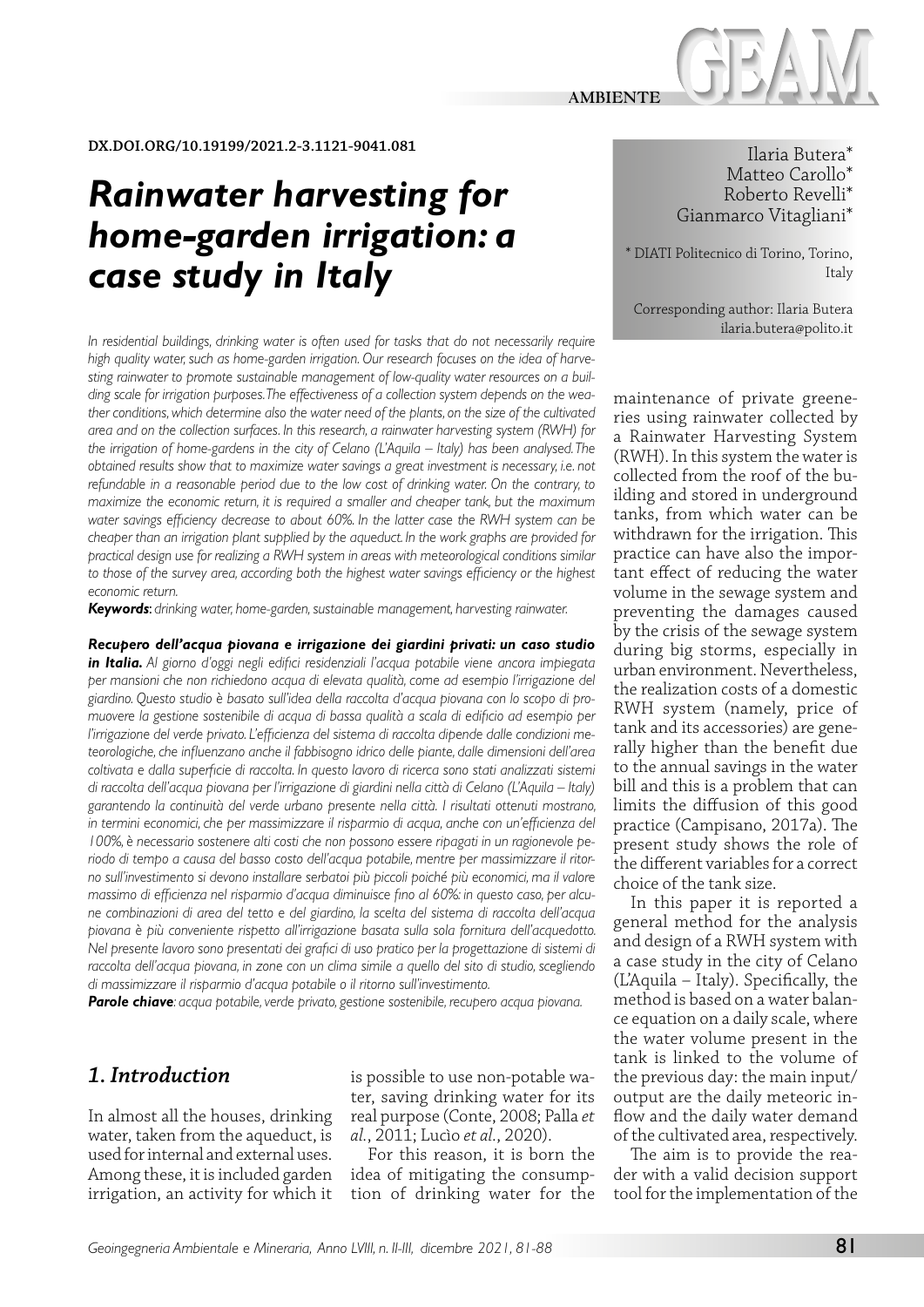

RWH system, addressing both the economic and the environmental aspect. In order to pursue this aim, the proposed method starts from section 2, where are reported well-known methods for modelling the RWH system and for the estimation of the water demand of a cultivated surface; then, in section 3, it is presented an approach for the choice of the tank based on both water savings and economic viability of the system.

In section 4 the application of the method to gardens located in the town of Celano is shown. The results, that consist in a series of graphs, are both a resume for the case study area and a practical tool for the reader to design a RWH system also in different geographical zones but with similar climatic conditions.

# *2. Mathematical model*

The analysis of the behaviour of a building-scale rainwater harvesting system, for maintenance of private greenery, requires the knowledge of many elements. Figure 1 represents a sketch to

understand the functioning of a RWH system that involves different quantities: (1) geometric quantities like the harvesting surface *H*, the cultivated surface *C* and the tank capacity *S*, and (2) time dependent quantities like the rainfall  $P_t$ , the inflow volume  $q_t$ , the stored volume  $V_t$ , the rainwater supply  $Y_t$ , the water demand  $d_t$ , the drinking water supply  $M_t$  and the overflow  $O_t$ . In this work, a combination of *H* and *C* is defined *host system*.

In order to explore the performance of the system, a mathematical model simulates the mass balance equation for the tank at the daily scale. The input data are the meteorological data of the rainfall historical series. These meteorological series have a length of *T* days: this period, that for an accurate climatic description of the site should be at least 30 years long, should contain an integer number of years to permit the cost calculations, based on the annual price of water. With reference to the symbols in Figure 1, the mass balance equation for the tank can be written as

$$
V_t = q_t + V_{t-1} - Y_t - O_t \qquad (1)
$$



Fig. I – Configuration of the rainwater harvesting system. The states in the ground and reaches

where subscript *t* is related to the *t-th* day of the period *T*. The terms of the mass balance are evaluated using the *Yield After Spill* (YAS) rules (Palla *et al.*, 2011; Jing *et al.*, 2018):

$$
Y_t = MIN\{d_t; V_{t-1}\}\tag{2a}
$$

$$
V_t = MIN\left\{q_t + V_{t-1} - Y_t; S - Y_t\right\}
$$
\n
$$
(2b)
$$

The first day of simulation the tank is considered empty, i.e  $V_0$  = 0 (Palla *et al.*, 2011; UNI, 2012). According to Figure 1, in this study it is supposed that the area occupied by the tank does not reduce the cultivated area and the amount of water lost for evaporation from the tank can be neglected. The surface *H* is assumed to be equal to the horizontal projection of the roof, which is supposed to be made of waterproof material with a slope < 3% and a runoff coefficient  $\phi = 0.8$  [-] (Farreny *et al.*, 2011; UNI, 2012).

The daily flow of rainwater collected from the rooftop  $q_t$  [m<sup>3</sup>/day] is linked to the harvesting surface *H* [m<sup>2</sup>], to the rainfall height  $P_t$  $[m<sup>3</sup>/(m<sup>2</sup>$ •day)] and to the runoff coefficient ϕ [–] (Palla *et al.*, 2011)

$$
q_t = \phi \cdot p_t \cdot H \tag{3}
$$

The daily volume of water necessary for irrigating the *C* area, can be computed as the sum of the single demand of the *n* crops growing in the cultivated surface. The demand due to a crop is the product of the area occupied by the *i-th* crop *C<sup>i</sup>* and the volume of water demand per unit area  $v_t^i$  [m<sup>3</sup>/ (m<sup>2</sup>•day)]. The water demand  $v_t^i$  can be estimated as

$$
v_t^i = ETE_t^i - P_{n,t} \tag{4}
$$

where  $ETE_t^i$  [m<sup>3</sup>/ (m<sup>2</sup> · day)] is the effective evapotranspiration of the *i-th* crop on the *t-th* day and  $P_{n,t}$  is the daily net infiltration, i.e. the volume of daily rainfall that infil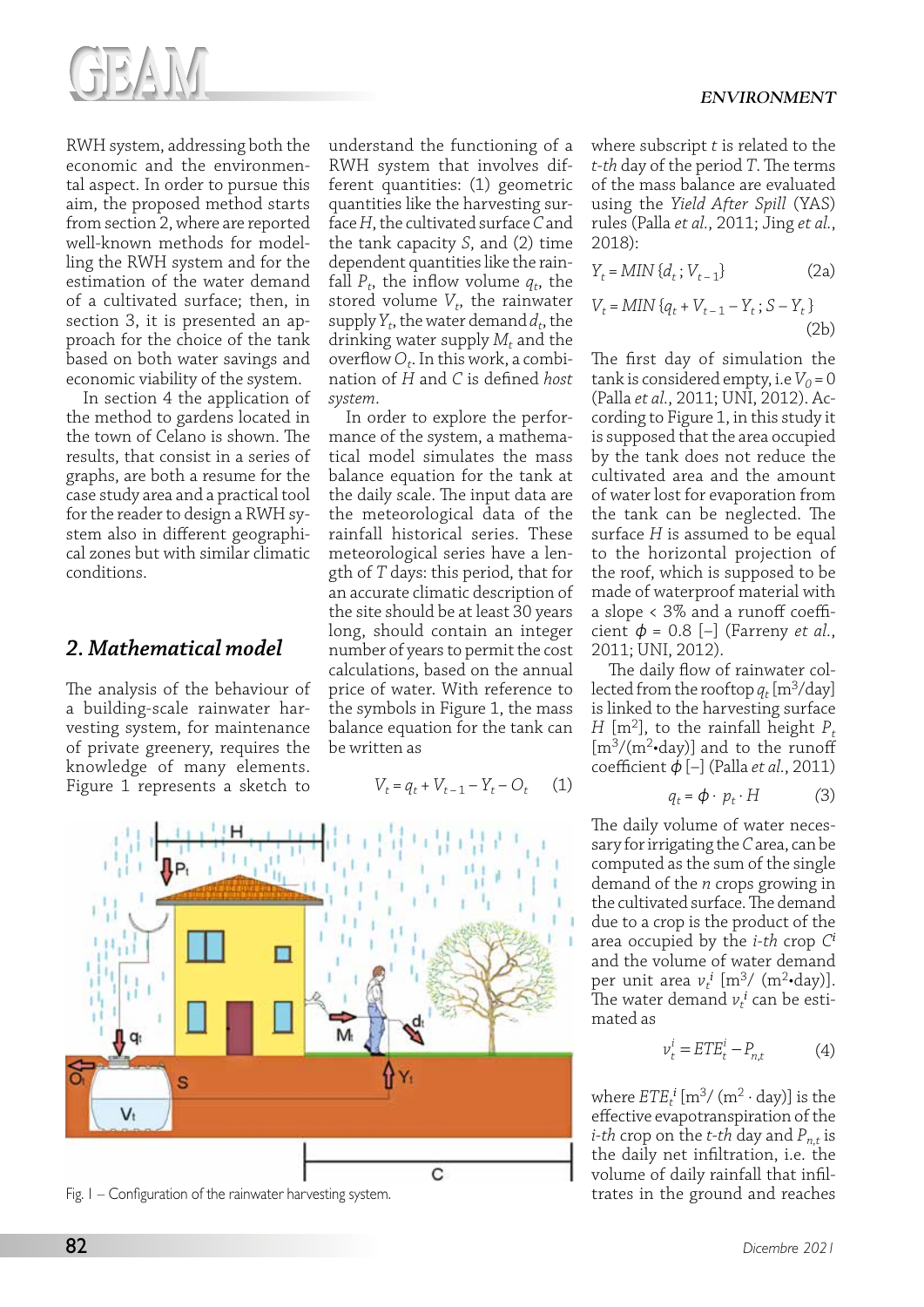plant roots. Daily net infiltration has been computed according to FAO indication (Doorenbos and Pruitt, 1977), while  $ET{E<sub>t</sub>}^i$  has been calculated as

$$
ETE_t^i = EV_t \cdot K_p \cdot K_{c,t}^i \tag{5}
$$

where  $K^i_{c,t}$  [-] is the crop coefficient, *Kp* [-] is the pan coefficient and  $EV_t$  is the evaporation. In particular the evaporation has been calculated through the formula of Tombesi-Lauciani (Giannini and Bagnoni, 2000):

$$
EV_t = a \cdot F \cdot (T_{m,t})^{0.9} \cdot 10^{-0.008 \cdot u_{m,t}}
$$
\n(6)

where *a* [-] is an environmental constant function of the geographic position and of the period of the year, *F* [-] is the Thorntwaite factor,  $T_{m,t}$  [°C] and  $u_{m,t}$  [%] are the mean daily temperature and the relative humidity value, respectively. Equation (6) is valid only for  $T_{m,t} \geq 0$ , while when the temperature is negative  $EV_t$  is clearly equal to zero. According to Allen *et al.* (1998)  $K^i_{c,t}$  depends on the cultivar and its phenological phase, while  $K_p$  = 0.8 (Giannini and Bagnoni,2000). After computing the water demand for each crop, daily water demand from the whole garden can be computed, i.e.

$$
d_t = \sum_{i=1}^{n} v_t^i \cdot C^i \tag{7}
$$

where *C<sup>i</sup>* is the area occupied by the *i-th* crop.

### *3. Best tank capacities*

In order to choose the tank size, different aspects should be considered. In fact, the highest reduction of drinking water consumption (environmental criterion) would lead to install a very big and expensive tank, that could not be refunded in a reasonable time period by the money saved through the reduced consumption of drinking water supplied by the aqueduct. For this reason, the economic viability of a RWH system (economic criterion) has to be also considered (Kim *et al.*, 2021). These approaches can be stated as two design criteria for the tank size, i.e. (1) maximum water savings efficiency and (2) maximum economic benefit. Through the first criterion the highest reduction of water consumption is required, while through the second criterion the highest money benefit respect the initial investment within an established period of time is pursued.

The two criteria give clearly two different tank capacities for each host system. The analysis is carried out on the results of the repetition of the mass balance equation shown in section 2 for different tank capacities *S*. In the following the elements used for the analysis are described.

#### *3.1 Environmental criterion*

The efficiency  $W_s$  is an index of the water savings and it is calculated as the ratio between the total rainwater volume supplied in the reference period *T* and the total water demand in the same period (Palla *et al.*, 2011) and it shows how much drinking water can be replaced by the harvested rainwater. Its mathematical expression is

$$
W_s = \sum_{t=1}^{T} Y_t / \sum_{t=1}^{T} d_t = V_r / D \qquad (8)
$$

Since the water demand (denominator) is not influenced by the tank capacity and the rainwater volume supply (numerator) grows with the tank size up to a maximum value, the idea is to choose the optimal tank looking for which tank size makes the numerator close to its maximum value: in practical case the numerator is not maximized, because further increases of the tank size, when the tank is large, result in negligible water saving increments.

#### *3.2 Economic criterion*

This criterion is based on an economic comparison between the irrigation plant based on RWH system and the same irrigation plant supplied by the aqueduct, taking into account the future growth of water price and the *discount rate* of the money, *rd*. The sum of the *present value* of future annual costs is computed for both the aqueduct-based plant and the RWH-based one and then the difference between the two results, called *Net Present Value (NPV)* is computed. For the RWH-based plant it has to be also considered the initial cost (*Ci* ). The *NPV* is computed for the whole period of the expected system life  $U_L$  [years].

The building cost  $C_b$  of the RWH system comprehends the tank price as well as pump and installation cost (namely, the excavation) and it could be expressed as a linear function of excavation volume *Ve*,

$$
C_b = e \cdot V_e + f \tag{9}
$$

where the two coefficients *e* and *f* depend on local economic condition. Instead, the costs distributed along the system life comprehend the cost of energy consumed by the pump and the cost of drinking water *Cw* that has to be bought from the aqueduct in case of rainwater lack (i.e., empty tank). The pumping cost can be considered as a fraction (*pp*) of the initial cost  $C_b$  (see Section 4), so that it becomes dependent on the system size, thus

$$
C_i = C_b \cdot (1 + pp) \tag{10}
$$

The annual cost per unit volume *ky* of water from the aqueduct usually depends on the yearly volume of consumed water. This study focuses only on the annual volume of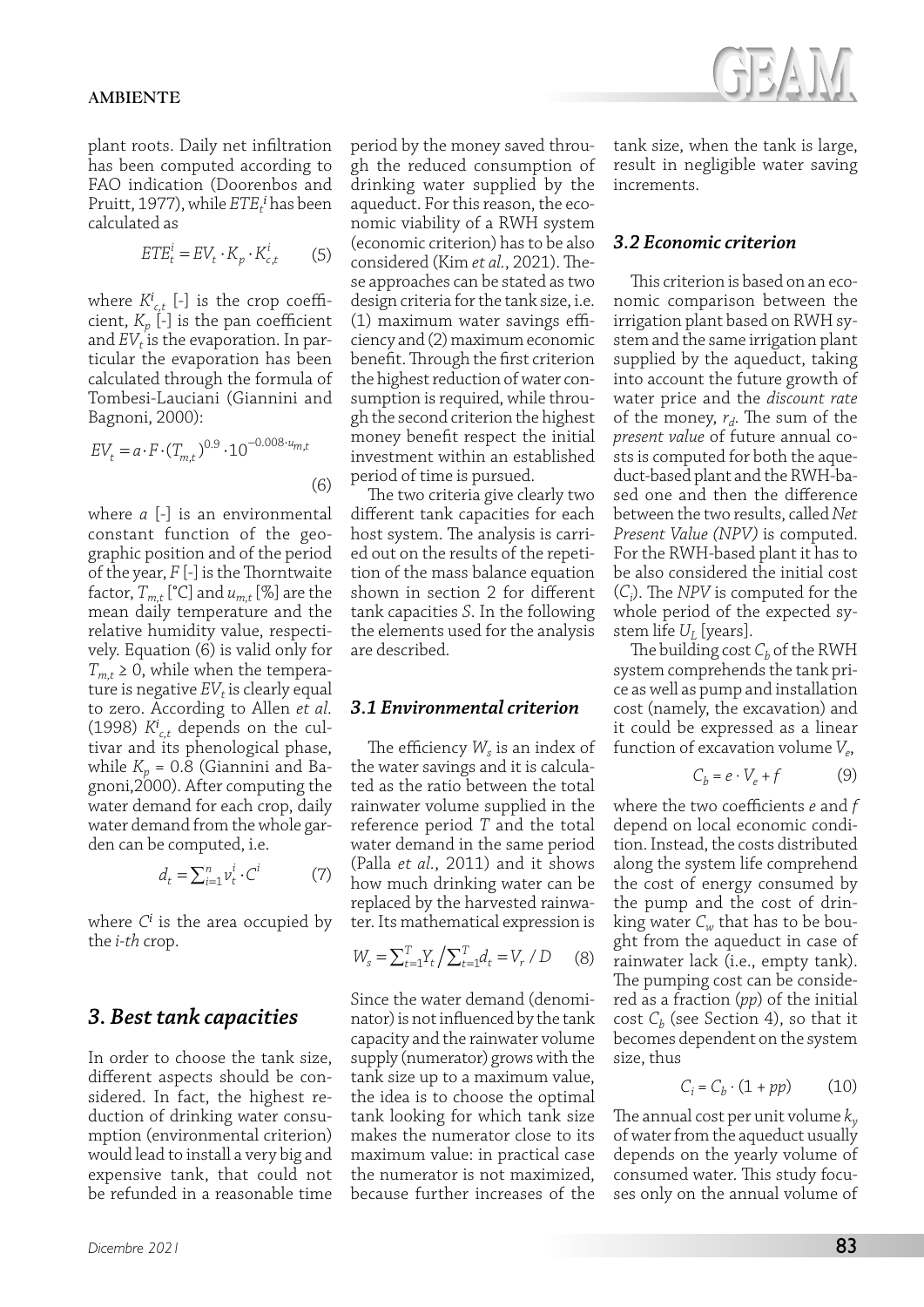

drinking water used for irrigation purpose *My*, where *y* indicates a generic year of the system life *U*<sub>*I*</sub>. In the case of aqueduct-based plant, all the water demand *Dy* is supplied by the waterworks, so *My = Dy*. Thus, present values of the annual cost can be expressed, both in presence of a RWH system (subscript RWH) and in absence of it (subscript AQD) as

$$
C_{w,\,RWH,\,y} = M_y \cdot k_y / (1+r_d)^{y-1} \;(11a)
$$

$$
C_{w, AQD, y} = D_y \cdot k_y / (1 + r_d)^{y - 1} \quad (11b)
$$

Defined the above-mentioned quantities, the computation of the economic return *NPV* (*Net Positive Value*) is given by

$$
NPV = \frac{U_L}{N} \cdot \sum_{y=1}^{N} C_{w, AQD, y} + -\left(\frac{U_L}{N} \cdot \sum_{y=1}^{N} C_{w, RWH, y} + C_i\right)
$$
\n(12)

where *N* is the length of the meteorological data series, expressed in years. The value of *NPV* is a function of the tank capacity *S* and the best tank size maximizes *NPV*. However, *NPV* could be positive, negative or null: if the result is positive, it means that the RWH plant is cheaper than the aqueduct-based plant and the value is the money savings in a period equal to  $U_L$ ; instead, if *NPV* is negative, the RWH system is more expensive than the aqueduct-based in the *U*<sub>L</sub> period. Finally, if *NPV* is zero, there is no money difference between the two plants. Nevertheless, it has to be remembered that all RWH systems always produce a water saving, although it can be not economically viable.

# *4. Case study*

The case study considers home-gardens in the town of Celano (L'Aquila), located on the central Apennines at 800 m a.s.l, (42°05'03.5''N, 13°32'51.9''E). In Figure 2 meteorological information is given, i.e., monthly average temperature and monthly rainfall height. The mean annual rainfall is about 860 mm.

The meteorological data are referred to the twenty-nine years period 1951-1979. In particular, the temperature data are measured in Goriano Sicoli station, while rainfall height is measured in San Pelino station, both located near the study area (Regione Abruzzo, 2020). Table 1 shows the values of parameter *a* and *F* (see Section 2) for the case study.

Referring to the Figure 1, the cultivated area *C* has been designed according to a national regulation law (MATTM, 2020) that concerns green areas. The regulation law requires that the green areas should be constituted by native crops. For this reason, two green models, widespread in the

| <b>ENVIRONMENT</b> |
|--------------------|
|--------------------|

Tab. 1 – Values of the constants a and F in the survey area.

| Month     | a [-] | F [-]            |
|-----------|-------|------------------|
| January   | 0.68  | 0.81             |
| February  | 0.95  | 0.82             |
| March     | 1.23  | 1.02             |
| April     | 1.33  | 1.125            |
| May       | 1.14  | 1.265            |
| June      | ЫI    | 1.285            |
| July      |       | 1.295            |
| August    | 0.98  | $\overline{1.2}$ |
| September |       | 1.04             |
| October   |       | 0.95             |
| November  | 0.84  | 0.805            |
| December  | 0.75  | 0.765            |

study area, have been adopted. The first model (M1) is a vegetable garden with five different crops: carrots, potatoes, eggplants, tomatoes and lettuce. Each crop occupies an area of one fifth of *C*. The second model (M2) is constituted by fescue meadow and fruit trees (i.e., apple, pear and apricot), having a trunk diameter equal to 30 cm and a foliage diameter equal to 3 meters. Based on these values, the pertinence land area of a tree has been determined, that is 20 m2 of cultivated area and so the number of trees contained in each *host system* has been calculated. In M2 the meadow occupies the whole cultivated area except the trunks area, while for trees a surface occupied by roots equal to the

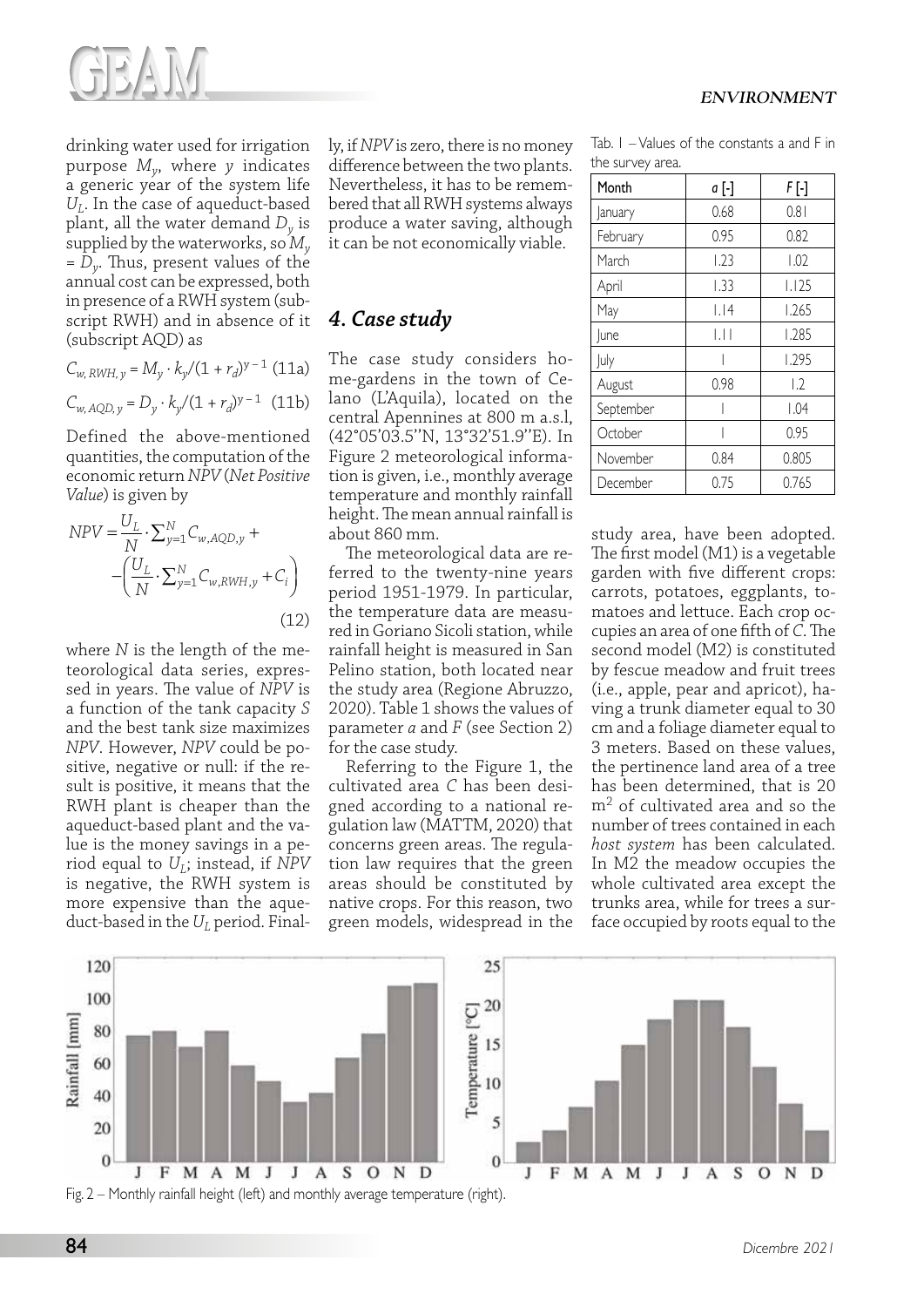#### **AMBIENTE**



Tab. 2 – Crop coefficients for each phenological phase.

| Crop             | Initial | Intermediate | final        |
|------------------|---------|--------------|--------------|
| Carrots          | 0.7     | 1.05         | 0.95         |
| Lettuce          | 0.7     |              | 0.95         |
| Eggplant         | 0.6     | 1.05         | 0.9          |
| Tomatoes         | 0.6     | 1.05         | 0.8          |
| Potatoes         | 0.5     | 1.15         | 0.75         |
| Fruit tree       | 0.5     |              | 0.8          |
| Fescue<br>meadow | 1.05    | ΙI           | $\mathsf{I}$ |

projection of the foliage area to the ground has been considered.

the survey area.

The values of the crop coefficients *K<sup>i</sup> c,t* for each crop present in the models and their phenological phase (initial, intermediate and final) are shown in Table 2. The temporal evolution of each phase (not reported) has been defined thanks to the support of some farmers of

After analysing the temporal trend of the drinking water price in Celano, it was supposed that the cost per cubic meter of water  $k_y$  [ $\notin$ /  $\text{m}^3$  will rise by 0.05  $\in$  per year in the future, starting from the actual cost (Tab. 3) defined by the water utility of the study area (CAM, 2020).

Tab. 3 – Water tariff in the study area.

| Yearly consumption $M_{v}$ [m <sup>3</sup> ] | $k_y$ [ $\epsilon/m^3$ ] |
|----------------------------------------------|--------------------------|
| $0 - 60$                                     | l 97                     |
| $61 - 180$                                   | 223                      |
| >180                                         | 312                      |

The cost of the RWH system is based on commercial available tanks and it is composed of different parts, i.e., (1) tank price, (2) cost of excavation, (Regione Abruzzo, 2020) and (3) price of pump, filters, pipes and accessories. As a consequence, the coefficients of equation (9) can be estimated as *e* = 206.37 €/m3 and *f* = 1462.1 €. The energy cost for water pumping has been computed starting from standard Italian norms, the rainwater volume supply and the price of energy  $(0.25 \in /kWh)$ : in this way the coefficient of equation (10) is *pp* = 0.004 for model M1 and *pp* = 0.01 for model M2.

The expected system life  $U_L$  is 35 years and the discounting rate  $r_d$  applied to the future annual costs is posed equal to 3.5% (European Commission, 2008; Matos *et al.*, 2015; Campisano *et al.*, 2017b; Kim *et al.*, 2021).

## *5. Results*

The analysis considers different *host systems* characterized by their *H* and *C* values. In Figure 3 the results of the tank capacities analysis are shown for both green models, i.e., the vegetable garden, M1, and the meadow with trees, M2. Graphs are represented as function of two variables, harvesting area *H* and cultivated area *C*, while the values of the tank capacities that leads to the highest water savings efficiency are represented with level curves. In Figure 4, graphs show the values of tank capacities that lead to the highest economic return, while in Figure 5 is reported the amount of the economic return. Finally, in Figure 6, water savings efficiency has been represented as a function of the ratio between *H* and *C*, for both best tank choice criteria.

Dealing with the results related to maximizing the efficiency, Figure 3 shows that values of the best tank according to environmental criterion can be very large (higher than 10  $m^3$ ), considering both their dimensions related to the garden size and their real com-



Fig. 3 – Best tank ( $m<sup>3</sup>$ ) according to the environmental criterion (highest water savings efficiency W<sub>s</sub>): vegetable garden M1 (left) and meadow with trees M2 (right).

*Dicembre 2021* 85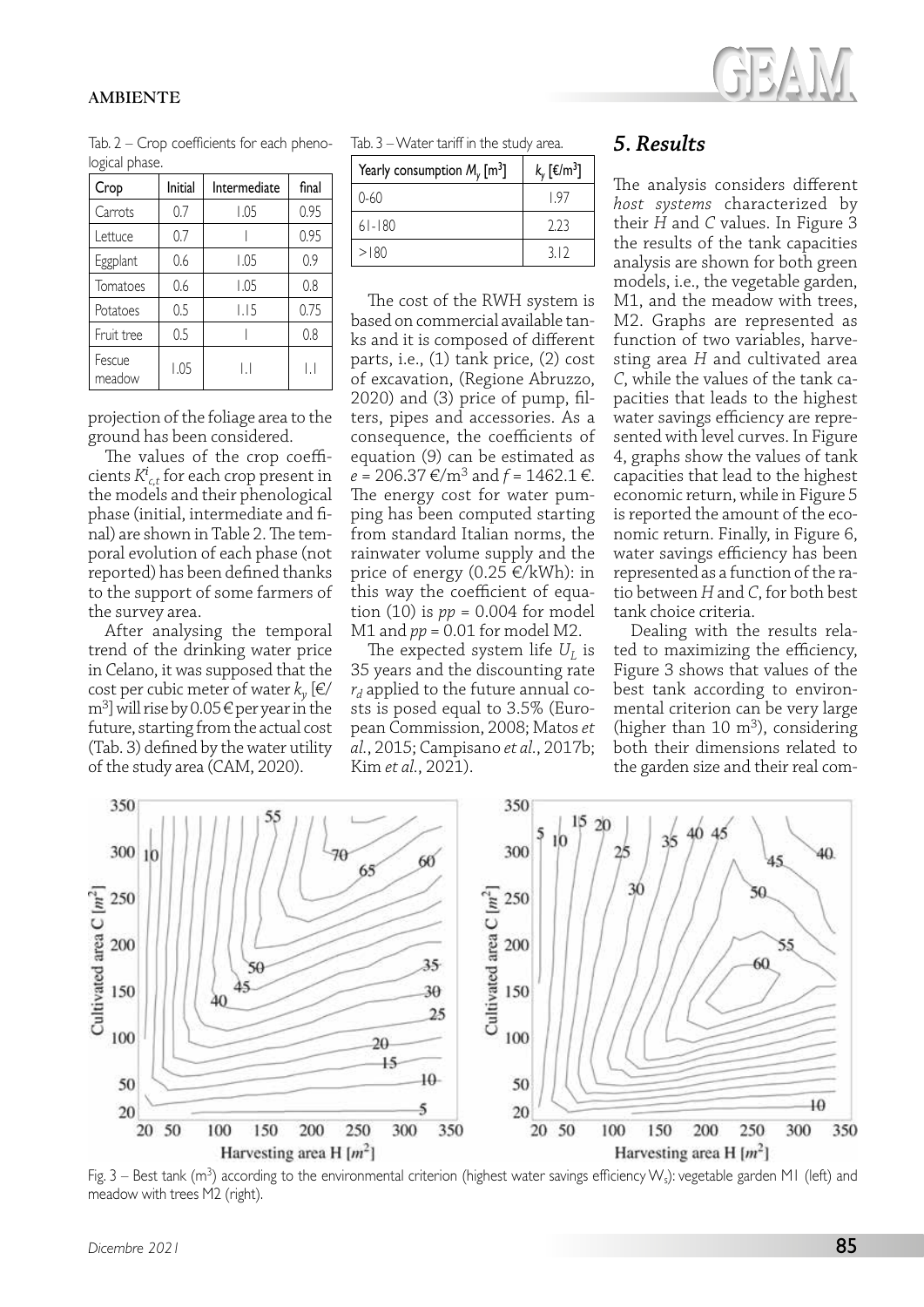

mercial availability. Observing the results shown in Figure 3, it can be also noticed that there is a difference between the two models due to the lower water demand of the vegetable garden than the meadow with trees. In Figure 3, two regions with different behaviour separated approximately by a line of expression  $H = C$  for model 1 and  $H = 2C$ for model 2 can be detected. In the region where *H* is bigger than *C*, for model M1 (or twice bigger than *C* for model M2) for *H* that remains constant, *S* grows with *C*, while when *C* is constant, *S* slightly decrease when *H* grows; the opposite behaviour happens in the other region. The reason of this behaviour can be understood observing Figure 6, where in former region (*H/C* > 1 for M1 or *H/C* > 2 for M2) *Ws* is approximately 1. As a consequence all the water demand can be satisfied by stored rainwater, while in the other region *Ws* is lower than 1, and so there is not enough water to satisfy the irrigation demand. Thus, in case of system with *Ws* of about 1, the greater is *C* the bigger should be the tank, instead in case of *Ws* significantly less than 1, an increase of demand (*C*) cannot be

satisfied: this greater demand tends to empty the tank, and therefore a smaller tank can be sufficient.

Figure 4, instead, shows that best tanks obtained with economic criterion are generally small, being lower than  $10 \,\mathrm{m}^3$ . These tanks are usually more available on the market. It is shown that where *H* > *C* the best capacity raises with the increasing of *C*, while for *H* < *C* the best capacity raises when *H* increase.

In Figure 5 the related *NPV* in 35 years due to the choice of the best tank according to the economic criterion is shown. Two regions are present: a region (*NPV*  > 0) where the RWH system is cheaper than the irrigation plant connected to the aqueduct and a region (*NPV* < 0) where the RWH system is more expensive. The line with the value zero represents the *host systems* (pair values *H* and *C*) for which the money savings due to the RWH has reached the initial cost of installation, so there is no economic difference (in 35 years) between the RWH system and the aqueduct-based system.

From Figure 5 (left) it is also possible to observe that for the most combination of *H* and *C* there is an economic loss, that is due to the low water demand and low recovered rainwater volume: this fact, together with low cost of drinking water, gives a small annual economic benefit. For this reason, only larger *host systems*, with great water demand, give a positive *NPV*. Nevertheless, the loss is not so high, in fact, considering typical initial cost for optimal tanks, about half of it can be recovered at the end of system life. For model M2 (Fig. 5 right) instead, there are more situations with positive economic return, because the water demand is higher than M1.

Finally, Figure 6 shows clearly that the choice of a tank with the economic criterion leads to a smaller water savings efficiency than the environmental criterion, although some *host system* can reach remarkable water saving values too.

### *6. Conclusions*

In this paper a method for the design of a RWH system for private greenery irrigation is proposed: two models of greenery are stu-



Fig. 4 – Best tank capacity (m3) according to the economic criterion (highest Net Present Value in 35 years): vegetable garden M1 (left) and meadow with trees M2 (right).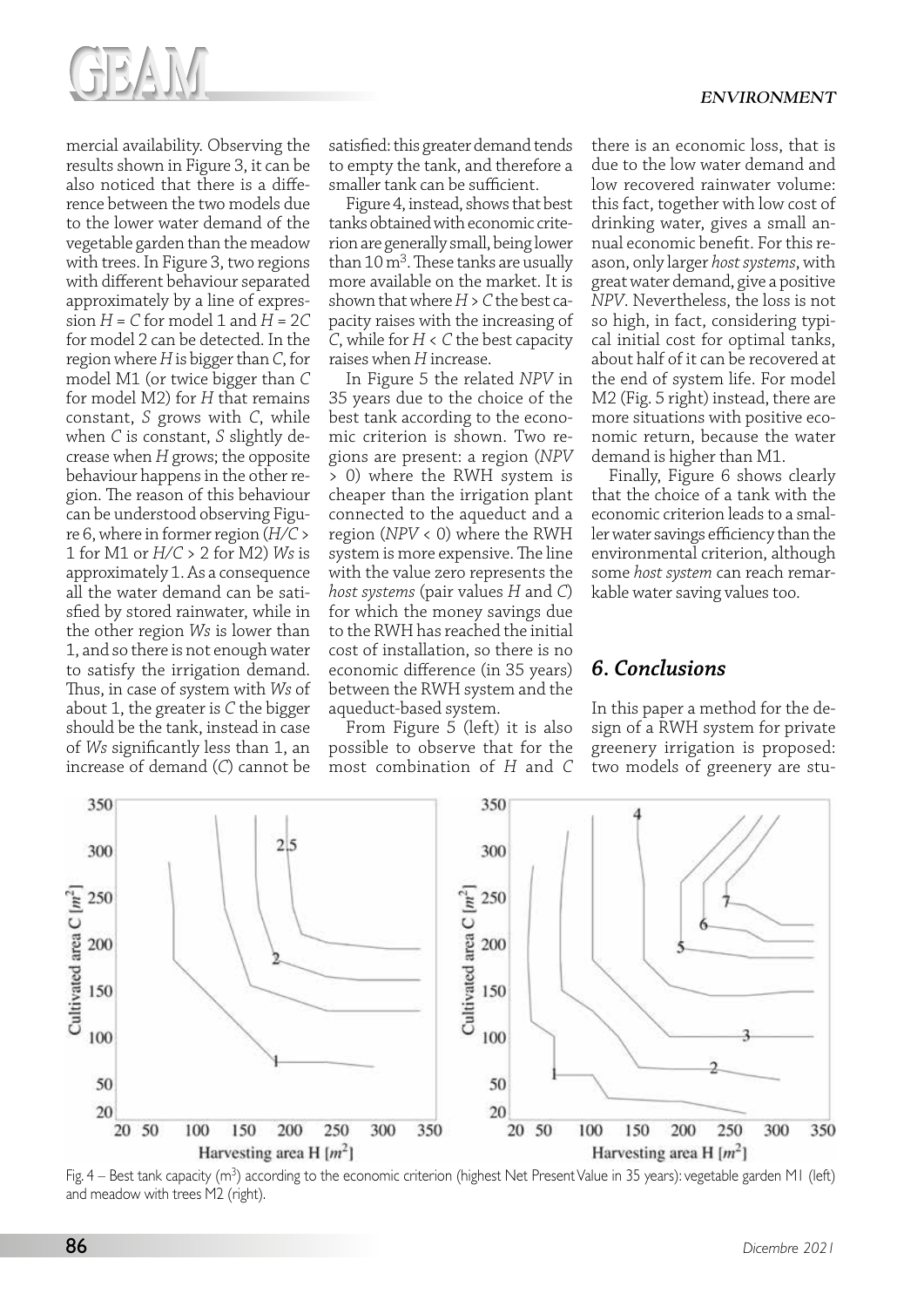#### **AMBIENTE**



Fig. 5 – NPV (€) in 35 years of the RWH systems designed according to Figure 4: vegetable garden M1 (left) and meadow with trees M2 (right).



Fig. 6 – Water savings efficiency for environmental design (maximum Ws, dots) and economic design (maximum NPV, squares): vegetable garden M1 (left) and meadow with trees M2 (right).

died, a vegetable garden (M1) and a meadow with fruit trees (M2). The method is based on a daily hydraulic analysis of the water volume stored in the tank, with input the historic meteorological data and geometric data of the so-called *host system* characterized by an harvesting area *H* and a cultivated area *C*. The analysis explores the results for a series of possible capacities for the tank, both in terms of water savings efficiency and in economic terms (*Net Present Value*). The aim is to identify the best tank to install in each *host system*. Results for the case study show that

there are two criteria for the choice of the tank capacity: the maximum water savings efficiency, that leads to high costs of installation, and the maximum *NPV*, that leads to lower water savings efficiency. The study has shown that RWH irrigation plant for some *host systems* can be cheaper (at the end of the system life) than aqueduct-based plant, if a good choice of the tank size is made.

The graphs shown in this work can be directly used for the design of a RWH irrigation plant also in different geographical zones but with a similar climatic conditions.

Although the green models considered are only two among the many possible, they can be considered as reference for the design of RWH system for a lot of other kinds of home-gardens, even in different geographical zones but with similar climatic conditions.

Some approximations have been done in the work, for example neglecting soil water content dynamic, but they are issues for future studies, as well as the use of a more detailed crop water requirement estimation method, especially dealing with cases characterized by more detailed meteorological data.